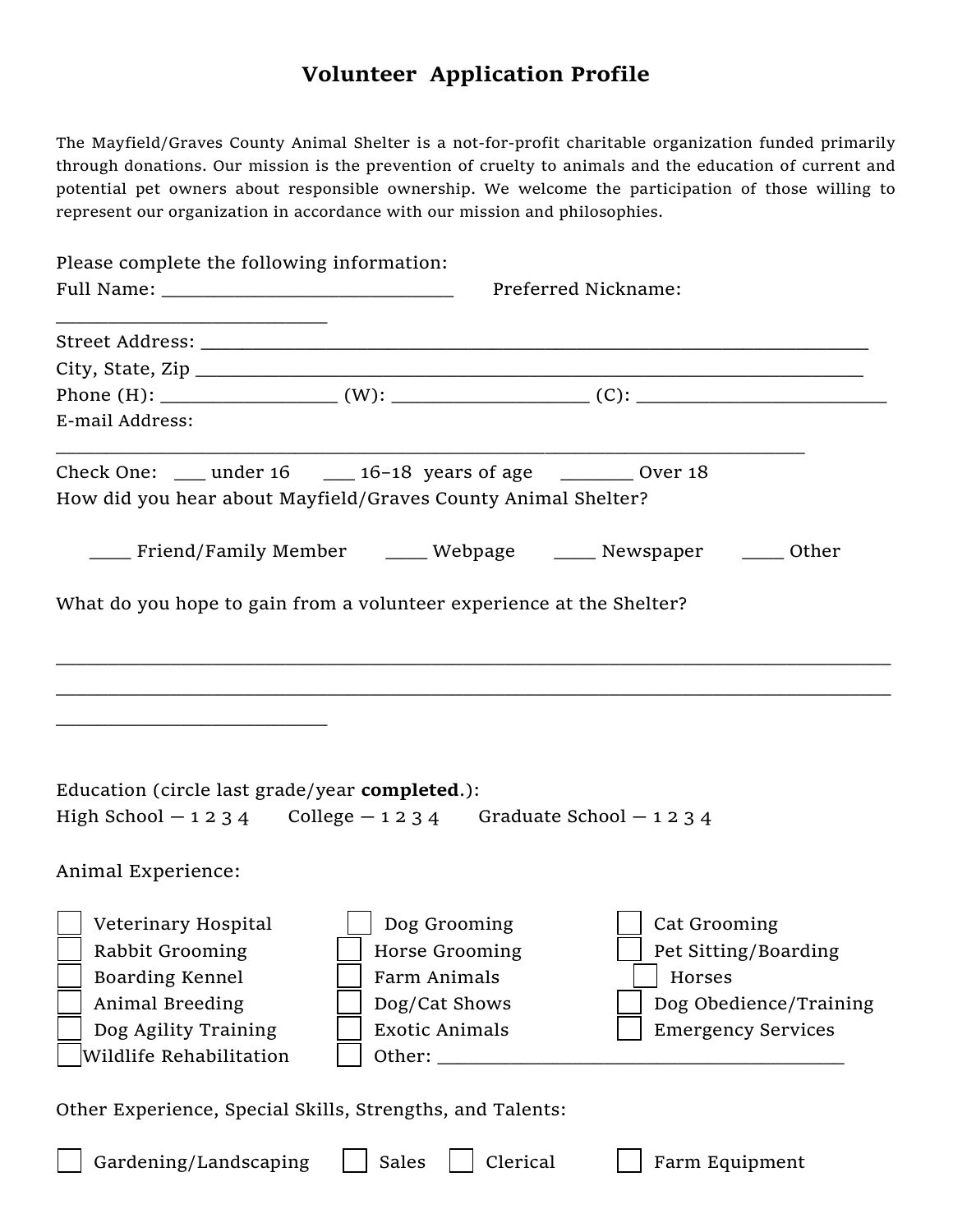| Graphic Arts             | Painting | Carpentry      | Public          |
|--------------------------|----------|----------------|-----------------|
| Relations                |          |                |                 |
| Web Design               | Crafts   | Writing        | Writing/Editing |
|                          |          |                | Articles        |
| Photography              | Sewing   | Calligraphy    | Marketing       |
| Fund Raising/Development |          | Special Events |                 |

Please indicate any specialized equipment/resources you have available, firsthand experience working with animals or additional skills, languages spoken or specialized training:

\_\_\_\_\_\_\_\_\_\_\_\_\_\_\_\_\_\_\_\_\_\_\_\_\_\_\_\_\_\_\_\_\_\_\_\_\_\_\_\_\_\_\_\_\_\_\_\_\_\_\_\_\_\_\_\_\_\_\_\_\_\_\_\_\_\_\_\_\_\_\_\_\_\_\_

Describe any current or past volunteer positions:

| Are you currently employed?     Yes    | No |
|----------------------------------------|----|
| Employer's name and address __________ |    |
|                                        |    |

\_\_\_\_\_\_\_\_\_\_\_\_\_\_\_\_\_\_\_\_\_\_\_\_\_\_\_\_\_\_\_\_\_\_\_\_\_\_\_\_\_\_\_\_\_\_\_\_\_\_\_\_\_\_\_\_\_\_\_\_\_\_\_\_\_\_\_\_\_\_\_\_\_\_\_\_\_\_\_\_

What kind of work do you do?

\_\_\_\_\_\_\_\_\_\_\_\_\_

When are you available to volunteer?

| WHEN AVAILABLE | <b>MON</b> | TUE | WED    | <b>THU</b> | FRI | <b>SAT</b> | <b>SUN</b> |
|----------------|------------|-----|--------|------------|-----|------------|------------|
| Afternoon      |            |     | CLOSED |            |     |            | CLOSED     |
| Evening        |            |     | CLOSED |            |     |            | CLOSED     |

\_\_\_\_\_\_\_\_\_\_\_\_\_\_\_\_\_\_\_\_\_\_\_\_\_\_\_\_\_\_\_\_\_\_\_\_\_\_\_\_\_\_\_\_\_\_\_\_\_\_\_\_\_\_\_\_\_\_\_\_\_\_\_\_\_\_\_\_\_\_\_\_\_\_\_

(Circle one.) Every week Every other week Once a month Special events

Areas of interest (check all that apply):

| Animal care and                 | Office support | Gardening      |  |
|---------------------------------|----------------|----------------|--|
| comfort                         |                |                |  |
| Animal health care<br>assistant | Pet transport  | Grooming       |  |
| Cat socialization               | Fundraising    | Special Events |  |